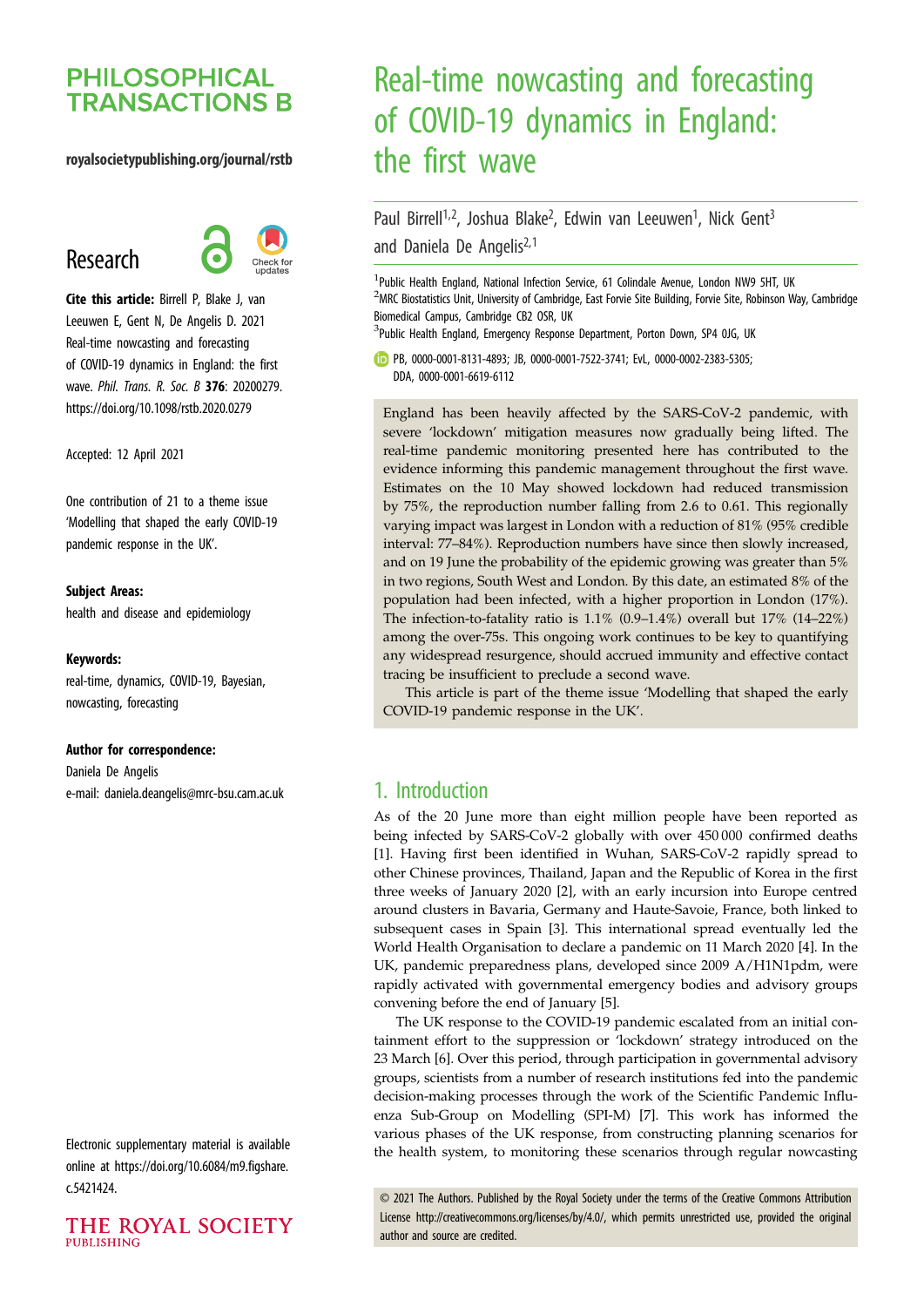of new infections and forecasting of severe disease and health service demand, see [[8,9\]](#page-8-0) and papers available from [\[7\]](#page-8-0).

Here, we report the contribution of one of the participating groups, the Public Health England (PHE)/University of Cambridge modelling group. This collaboration, funded to develop modelling methodology for real-time pandemic influenza monitoring [\[10](#page-8-0)], was re-activated for the COVID-19 pandemic [[11\]](#page-8-0). The age and spatially structured transmission model developed for influenza [[12,13](#page-8-0)] has been adapted to the SARS-CoV-2 epidemiology and implemented through a Bayesian statistical analysis of pandemic surveillance data, incorporating knowledge on the natural history of infection from emerging literature. Throughout the first pandemic wave, the model has been continuously developed to include the information that progressively become available. Through this regular monitoring, we have been able to: anticipate and understand the impact of the lockdown; provide sequential updates of the pandemic transmission dynamics, by estimating the basic  $(R_0)$  and effective  $(R_t)$  reproduction numbers, (i.e. the average number of individuals infected by an infectious individual in a totally and partially susceptible population, respectively), and inform the gradual relaxation of the lockdown.

In what follows, we focus on our contribution to the monitoring of the first pandemic wave at specific dates spanning three key periods: pre-lockdown (before 23 March), lockdown (until 11 May); and two subsequent dates (3 and 19 June) that allowed the assessment of the gradual easing of the lockdown; we then conclude with an update over the summer and final consideration on the experience so far.

#### 2. Data and methods

an

#### (a) The transmission model

We model SARS-CoV-2 transmission through an age-stratified transmission models in each of the seven National Health Service (NHS) regions of England, where the regional epidemics share common parameters. Within each region, the infection dynamics are governed by a system of ordinary differential equations, discretized to give the following set of first-order difference equations:

$$
S_{r,t_{k},i} = S_{r,t_{k-1},i}(1 - \lambda_{r,t_{k-1},i}\delta t)
$$
\n
$$
E_{r,t_{k},i}^{1} = E_{r,t_{k-1},i}^{1}\left(1 - \frac{2\delta t}{d_{L}}\right) + S_{r,t_{k-1},i}\lambda_{r,t_{k-1},i}\delta t
$$
\n
$$
E_{r,t_{k},i}^{2} = E_{r,t_{k-1},i}^{2}\left(1 - \frac{2\delta t}{d_{L}}\right) + E_{r,t_{k-1},i}^{1} \frac{2\delta t}{d_{L}}
$$
\n
$$
I_{r,t_{k},i}^{1} = I_{r,t_{k-1},i}^{1}\left(1 - \frac{2\delta t}{d_{I}}\right) + E_{r,t_{k-1},i}^{2} \frac{2\delta t}{d_{L}}
$$
\n
$$
I_{r,t_{k},i}^{2} = I_{r,t_{k-1},i}^{2}\left(1 - \frac{2\delta t}{d_{I}}\right) + I_{r,t_{k-1},i}^{1} \frac{2\delta t}{d_{I}}
$$
\n(2.1)

where:  $S_{r,t_k,i}, E_{r,t_k,i'}^l$ ,  $I_{r,t_k,i'}^l$ ,  $l = 1, 2$  represent the time  $t_k$ ,  $k = 1, ...,$  $K$ , partitioning of the population of individuals in a region  $r$ ,  $r = 1, \ldots, n_r$  in age-group *i*,  $i = 1, \ldots, n_A$ , into *S* (susceptible),  $E$  (exposed) and  $I$  (infectious) disease states. The mean latent and infectious periods are  $d_L$  and  $d_L$ , respectively; and  $\lambda_{r,t_k,i}$  is the time- and age-varying rate with which susceptible individuals become infected. Note that two E and I states are specified to make the model more flexible by allowing Gamma distributed times in the each of these disease states. Time steps of  $\delta t = 0.5$  days are chosen to be sufficiently small relative to the anticipated latent and infectious periods. New infections are generated as

$$
\Delta_{r,t_k,i}^{\text{infcc}} = S_{r,t_k,i} p_{r,t_k,i}^{\lambda},\tag{2.2}
$$

where

$$
p_{r,t_k,i}^{\lambda} = \left(1 - \prod_{j=1}^{n_A} \left[ (1 - b_{r,jj}^{t_k})^{I_{r,t_k,j}^1 + I_{r,t_k,j}^2} \right] \right) \delta t \approx \lambda_{r,t_k,i} \delta t. \tag{2.3}
$$

Here,  $b_{r,ij}^{t_k}$  is the probability of a susceptible individual in region  $r$  of age group  $i$  being infected by an infectious individual in age group *j* at time  $t_k$ . It is a function of:

- (i) a set of time-varying contact matrices  $C^{t_k} = \{C_{ij}^{t_k}\}\,$  with  ${C_{ii}^{t_k}}$  describing the expected number of contacts between individuals in strata  $i$  and  $j$  within a single time unit  $t_k$ ;
- (ii)  $M_r^{t_k} = \{M_{r,ij}^{t_k}\}\text{, a region-specific matrix, whose } (i, j)$ th element gives the relative susceptibility of someone in age-group  $i$  to an infection from an infectious individual in age-group  $j$  assuming contact between the two. Many of the components of this matrix are assumed to be 1, but some are specified as unknown parameters  $m_{r,l}$ , describing the relative susceptibility in the over-75s and the proportionate change in susceptibility for both under- and over-75s after the lockdown;
- (iii)  $\beta_{t_k,r}$ , a time-varying parameter encapsulating further temporal fluctuation in transmission that applies to all ages (see the electronic supplementary material, equation (9));
- (iv)  $R_{0,r}$  the initial reproduction numbers for the pandemic in each region at time  $t_0$ . This is a function of two unknown parameters, a region-specific growth rate,  $\psi_r$  and  $d_I$ ; and
- (v)  $R_{0,r}^*$ , the dominant eigenvalues of the initial nextgeneration matrices,  $\Lambda_{0,r}$ :

$$
\Lambda_{0,r,ij} = N_{r,i} \tilde{C}^{t_0}_{r,ij} d_I,
$$
\n(2.4)

where  $N_{r,i}$  is the population size in region  $r$  and age-group *i*; and  $\tilde{C}^{t_k}_r$  are a set of matrices defined by

$$
\tilde{\bm{C}}_r^{t_k} = \bm{C}^{t_k} \odot \bm{M}_r^{t_k}
$$

with the  $\odot$  notation indicating element-wise multiplication, such that  $A = B \odot C$  if  $A_{ij} = B_{ij}C_{ij}$ .

The  $C^{t_k}$  matrices encode the information about contact rates between different age groups derived from the POLYMOD study [\[14](#page-8-0)], Google mobility and the time-use survey. The  $M_{r}^{t_k}$  matrices capture any mis-specification of these matrices in terms of the changing pattern of infection between the age groups, whereas the  $\beta_{t_k}$  parameters account for misspecification of the changing scale of transmission over time as described by the matrices.

The general expression of  $b_{r,ij}^{t_k}$  is:

$$
b_{r,ij}^{t_k} = \frac{\beta_{t_k,r} R_{0,r}}{R_{0,r}^*} \tilde{C}_{r,ij}^{t_k}.
$$
\n(2.5)

although analyses in the earliest periods involve a simplified version of equation (2.5) (see the electronic supplementary material) for details on the specific expressions).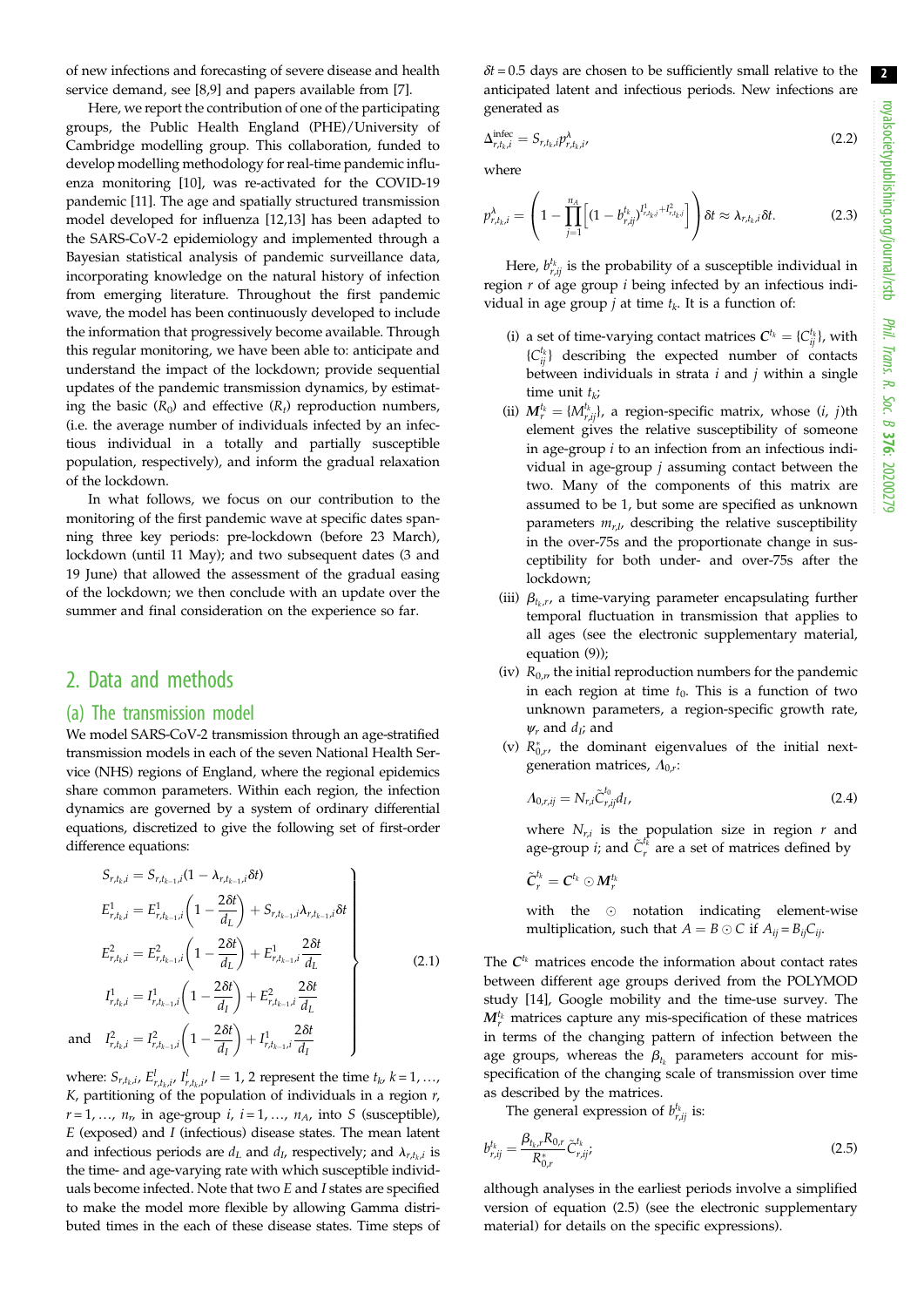<span id="page-2-0"></span>

Figure 1. (a) Data on deaths by region, and (b) age; and (c) serological positivity by region and sampling date.

The transmission dynamics described above depend on the parameters  $d_I$  and  $d_L$  in equation (2.1); the parameters specifying  $b_{r,ij}^{t_k}$ ; and the initial conditions of the system, which can also be expressed as parameters (see the electronic supplementary material, table S3). These unknown parameters are either fixed to values derived from the literature or estimated from the combination of different data sources linked to the latent transmission process through observational models (see §2c).

#### (b) Data sources

The surveillance data used are age- and region-specific counts of deaths of people with a laboratory-confirmed COVID-19 diagnosis (figure 1a,b). From 21 April onwards, weekly batches of serological data, indicating the fraction of the population carrying COVID-19 antibodies, from NHS Blood and Transplant (NHSBT) samples (figure 1c) [[15\]](#page-8-0) have also been included.

The Wuhan outbreak additionally provides information on epidemiological parameters: the duration of infectiousness, the mean time from infection to symptom onset [[16\]](#page-8-0); the probability of dying given infection and the mean time from symptoms onset to death [[17\]](#page-8-0). Central to age-specific epidemic modelling, contact patterns between age groups have been derived from the POLYMOD study [\[14](#page-8-0)] stratified by setting (school, workplace, leisure etc), with these matrices sequentially updated using the Google mobility study and the UK time-use survey [[18\]](#page-8-0), to quantify the change in population mobility and access to these contact settings over time (see the electronic supplementary material, Contact matrices).

#### (c) Parameter estimation

Estimation is carried out in a Bayesian framework, and parameter estimates (and attached uncertainty) are based on the joint posterior distribution of all the parameters, derived by combining prior knowledge on model parameters with 3

Phil. Trans.

 R. Soc. $\sigma$ 

376: 20200279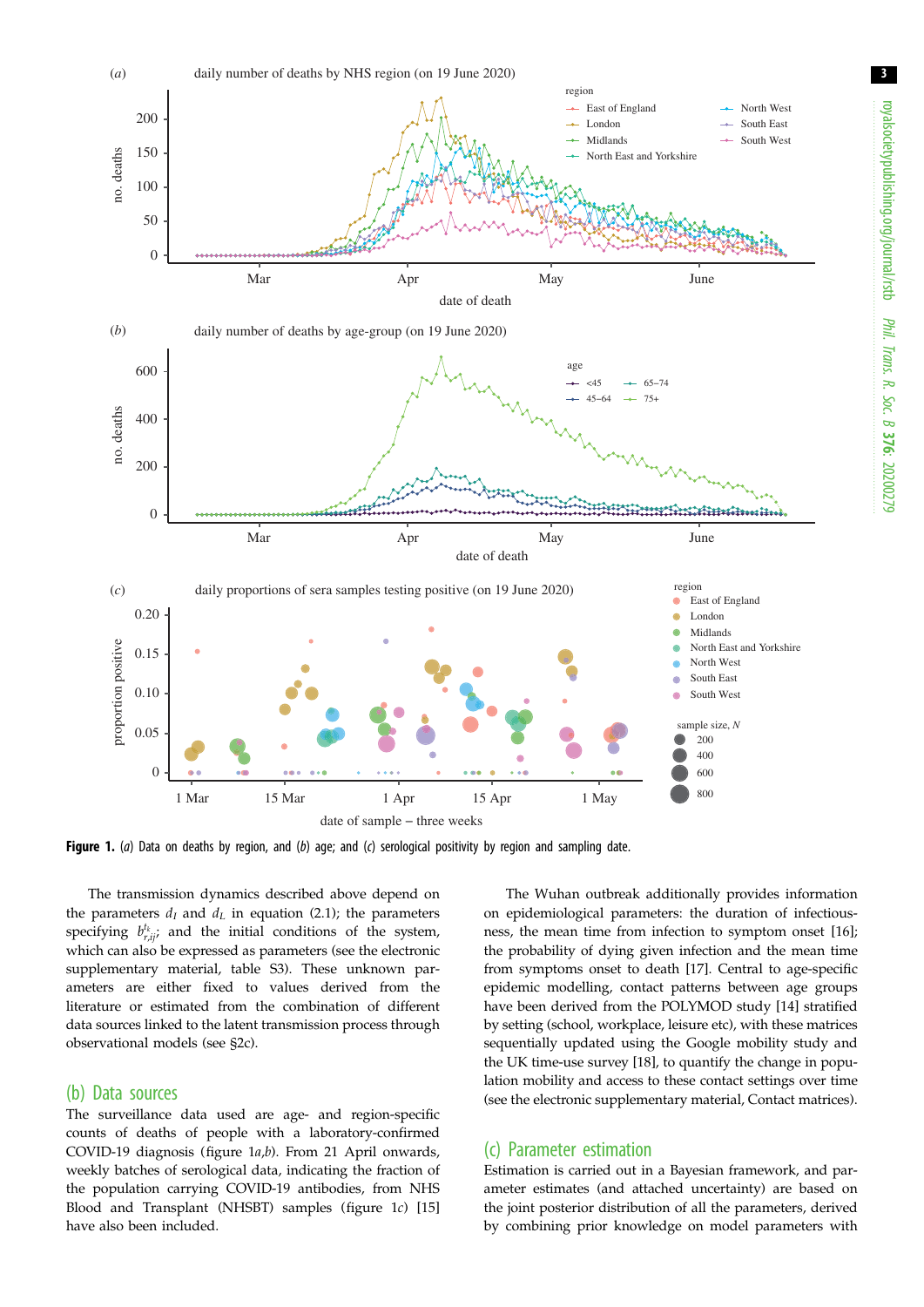the likelihood of the data. The likelihood for each data source is constructed by treating the data as imperfect observations of modelled quantities with error taking an appropriate statistical distribution. For example, the daily number of deaths are derived from the model by assuming that each day a fraction of new infections will die and specifying a time from infection to death. The observed deaths then follow a negative binomial distribution with mean the model-derived deaths and an appropriate (unknown) dispersion parameter. Similarly, serological data are assumed to be binomially distributed with a mean related to the susceptible fraction of the population.

The total number of unknown parameters to be estimated includes the transmission dynamics parameters, the natural history parameters (e.g. the probability of dying given infection) and the parameters of the observational models (see the electronic supplementary material, Inference section and table S3 for more details).

The posterior distribution cannot be evaluated analytically and is estimated using Markov chain Monte Carlo (MCMC) [\[12](#page-8-0),[13\]](#page-8-0). The most recent analysis featured in this paper was based on 900 000 iterations, with an initial adaptive phase of 45 000 iterations within a burn-in period of 90 000 iterations. Parameter estimates are based on the full sample following burn-in thinned to retain every 125 iterations, and projections are based on a sample thinned to every 250 iterations. All central estimates are pointwise medians of quantities calculated on the basis of this sample, and uncertainty is expressed through 95% credible intervals (CrI) derived from the 2.5% and 97.5% quantiles. The implementing code (in C++) and model framework are available from [https://gitlab.com/](https://gitlab.com/pjbirrell/real-time-mcmc/-/tree/COVID) [pjbirrell/real-time-mcmc/-/tree/COVID](https://gitlab.com/pjbirrell/real-time-mcmc/-/tree/COVID).

#### 3. Results

#### (a) Pre-lockdown

After initial attempts to contain the pandemic through trace and test strategies [\[19](#page-8-0)] and to mitigate the burden on the NHS through combinations of non-pharmaceutical interventions (e.g. case isolation, restrictions on foreign travel, shielding of vulnerable groups, cancellation of mass gatherings), the pressing question became: what level of stringent social distancing measures would be necessary to suppress transmission? At this stage, infection was not sufficiently widespread in each of the seven NHS regions for the data to inform a fully stratified model, by this time there had only been four deaths in the whole of the South West. Therefore, no age structure was used and the country was stratified into two regions: London, where the number of deaths was significantly higher ([figure 1](#page-2-0)a), and outside London. Assuming a pandemic intervention is imposed on 23 March, the model was fitted to data on COVID-19 confirmed deaths to 15 March, and then used to project epidemic curves forward a further eight weeks. These projections assumed differing reductions in contact rates (24%, 48%, 64%) (see the electronic supplementary material, equation (8)) and consequently transmission. The suggested reductions were achieved by removing 'school' and 'leisure' based contacts from contact surveys in the socialmixr package for statistical software R [\[20](#page-8-0)].

[Figure 2](#page-4-0) shows the projections for different levels of this reduction. The dashed red vertical line shows the date of the most recent data included in the analysis and the dashed purple line represents the timing of the intervention. Each column shows the projected epidemic infection and death rates under three assumed intervention impacts.

The most optimistic scenario in [figure 2](#page-4-0) corresponded to an immediate 64% reduction in transmission. Under this assumption,  $R_t$  was estimated to be 1.2 (95% CrI: 0.83–2.1) in London and 1.2 (95% CrI: 0.84–2.2) elsewhere. In this scenario, the probability that the imposed measures were successful in reducing  $R_t$  to the threshold of 1 required for declining transmission was only 19% and 17% in the two regions, respectively. To be 95% certain that the intervention would lead to a sustained decline in infection, the intervention would need to induce an 81% reduction in transmission. Such a reduction could only be achieved through the implementation of extreme mitigation measures.

#### (b) The lockdown period

The number of deaths continued to rise until 8 April, particularly in older age-groups [\(figure 1](#page-2-0)b), permitting stratification of the model by both age (eight groups) and region (seven NHS regions). Also, new information from serological studies ([figure 1](#page-2-0)c) started to become available and weekly data, downloaded from the Google mobility survey, could be used to update contact matrices.

A rhythm for pandemic monitoring was established. The model was run daily, with results feeding into local planning tools as well as the SPI-M consensus view on the state of the pandemic, and with periodic publication of web-reports summarizing the latest results [[21](#page-8-0)]. These outputs included a number of key indicators: regional estimates of  $R_t$  and epidemic growth rates  $r$ , indicating whether transmission is increasing  $(R_t > 1)$  and the rate at which it is increasing [[22\]](#page-8-0); region and age-specific attack rates (AR) (i.e. the proportion of the population already infected); and predictions of the burden owing to mortality, both in terms of age-specific infection-fatality ratios (IFR) and number of COVID-19 deaths. Public attention has focused on  $R_t$  as a headline figure for the state of the pandemic, but a more complete assessment requires all these indicators. [Table 1](#page-5-0) presents estimates of a selection of these indicators, giving snapshots of the pandemic state at the three chosen times.

The 10 May section of the table shows the success of the lockdown at curtailing transmission: the  $R_t$  in England is now estimated to be 0.75 (95% CrI: 0.72–0.77) having dropped from 2.6 (95% CrI: 2.4–2.9) to 0.61 (95% CrI: 0.57–0.67) at the time of the lockdown, a reduction of 75% (95% CrI: 73–77%), in line with the anticipation of the pre-lockdown modelling. The 'growth' rate for England indicates the daily number of infections were halving every  $\log (2)/r = 11.5$  days. London stands out as the region with the highest estimated attack rate (20% of people infected, CrI: 16–26%), largely owing to pre-lockdown levels of infection; the largest reduction in transmission, a drop of 81% (95% CrI: 77–84%) to  $R_t = 0.4$ , 95% CrI: 0.36–0.43, and the steepest rates of decline in both the number of infections (halving every 4 days) and the observed fall in the number of deaths [\(figure 1](#page-2-0)a). The temporal patterns in infection are disrupted at the lockdown date, with the top row of [figure 3](#page-7-0)a illustrating the size of this effect for both the London and North West regions, alongside the estimated  $R_t$ .

Launched on the 10 May, the UK COVID-19 4-level Alert System, coordinated by the newly established Joint Biosecurity Centre (JBC) and based on both estimated  $R_t$  and current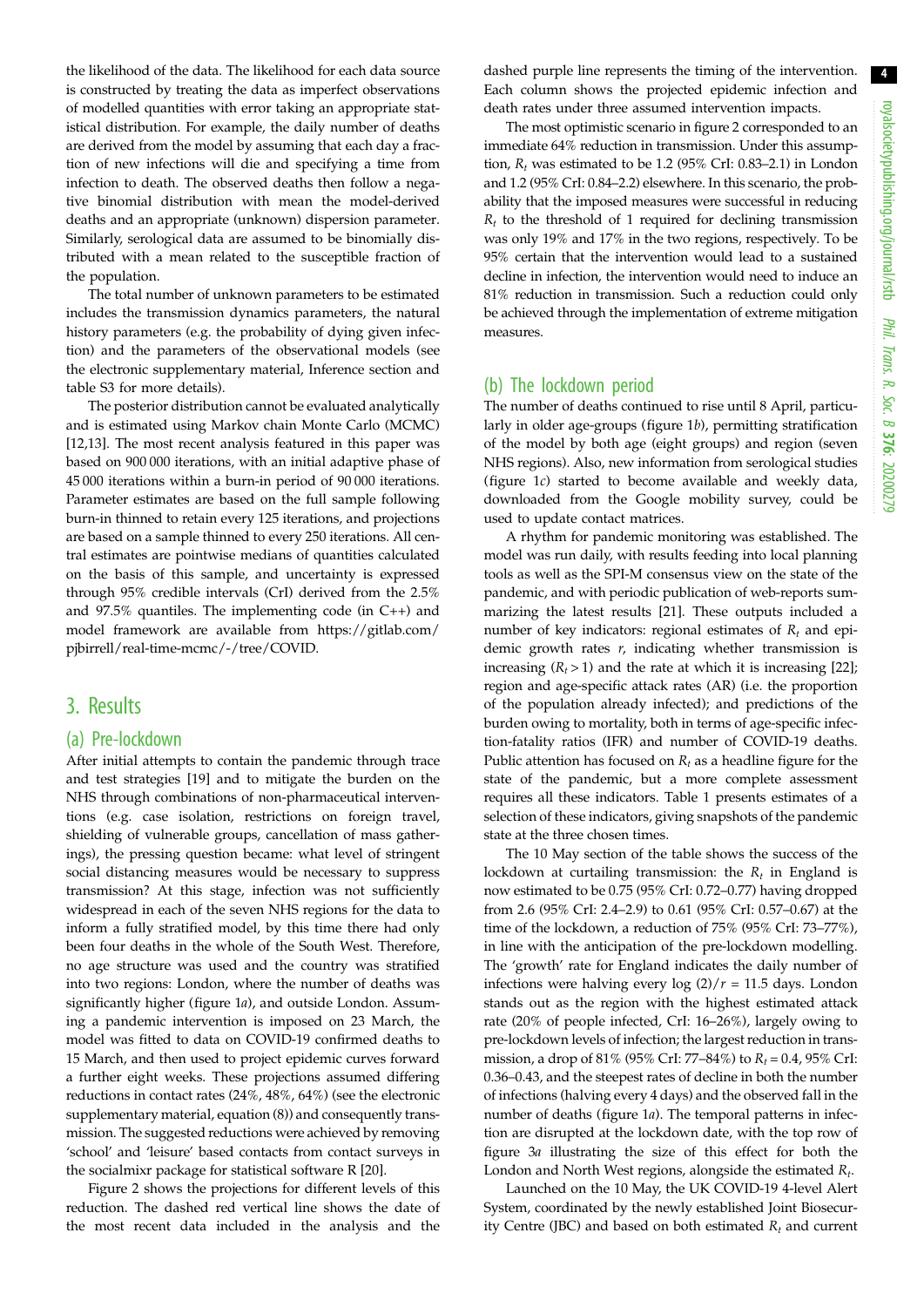5

<span id="page-4-0"></span>

Figure 2. Estimated and projected COVID-19 infections and deaths by efficacy of social restriction measures.

infections, highlighted the key role of these indicators [\[6\]](#page-8-0) in guiding the relaxation of lockdown measures without reigniting transmission.

#### (c) Lockdown relaxation

The first tranche of relaxations were announced on the 10 May. From this time, accounting for likely changes in behaviour became crucial. In addition, it was clear, from the over-precision of the estimates of both incidence and  $R_t$  in the top row of [figure 3](#page-7-0)a, that the model required a greater flexibility to capture such changing behaviours. From an appropriately adapted model (see the electronic supplementary material, Transmission model for details), we estimated that at the 3 June,  $R_t$  for England reached 0.99 (95% CrI: 0.91–1.09), with the probability of exceeding the value of 1 rapidly increasing over time [\(figure 3](#page-7-0)b). This figure masks regional heterogeneity in transmission. The North West and the South West were characterized by  $R_t$  values above 1 (with a probability  $R_t > 1$ ) of over 50%, [figure 3](#page-7-0)b) and growth rate estimates encompassing positive values. For the North West, we estimated 4170 (95% CrI: 1580–9840) daily infections, the highest number in the country ([table 1\)](#page-5-0). The step changes in the plots of  $R_t$  over time in [figure 3](#page-7-0) for 10 May are entirely owing to changes in the Google mobility matrices. Looking at the equivalent plot for the 3 June analysis, over the same interval, the step changes are larger. This difference in the level of fluctuation over time suggests that the increases in  $R_t$  are too large to be solely attributed to mobility-driven changes in the contact matrices. Furthermore, for the North West, the drop in  $R_t$  around the lockdown is not as sharp as in London, but rather staggered over three weeks. This might suggest a different response to the lockdown in these two regions, which we had previously not been able to identify. The estimated steady resurgence of  $R_t$  in

the North West ultimately led to a policy change, delaying the staged re-opening of schools [[23\]](#page-8-0).

Continuing to monitor the pandemic evolution in the postlockdown era, we adapted the model to incorporate new evidence on differential susceptibility to infection by age [[24\]](#page-8-0) (see the electronic supplementary material, around equation (10)). Results from 19 June data ([table 1](#page-5-0) and [figure 3](#page-7-0)a) show lower estimates for  $R_t$ , negative growth rates and the estimated number of infections in England decreasing to 4300 (95% CrI: 2400–7300). There is still regional heterogeneity, with two regions for which the CrIs for  $R_t$  exclude 1 (North East & Yorkshire, and the South East); and the probability that the epidemic is growing is 30% in the South West and below 15% in each of the other regions (electronic supplementary material, figure S3b). Throughout, we have been estimating age-specific infection-fatality ratios (see [table 1;](#page-5-0) electronic supplementary material, table S4). Allowing for differential age susceptibility, the age-specific estimates of the infection-fatality ratio fall to 17% (95% CrI: 14–22%) in the over-75s (from 23%, 95% CrI: 20–27%) with a rise to 2.9% in the 65–74s, (see the electronic supplementary material, table S4) and to 1.1% (95% CrI: 0.9–1.4%) from 0.9% (95% CrI: 0.8–1.0%) overall. These less severe estimates (in comparison to the 3 June analysis) led to the UK Chief Medical Officers agreeing with a JBC recommendation that the alert level should be downgraded to level three.

#### (d) The summer

Since the 19 of June the weekly updating has continued. Subsequent estimates of the IFR have varied in the region of 0.9 to 1.4% overall and 14 to 19% in the over-75s.  $R_t$  has approached the value of 1 in most regions without exceeding it, which, together with a decreasing number of daily infections indicates an epidemic still in decline, although local outbreaks are being increasingly detected [[25](#page-8-0)]. The estimates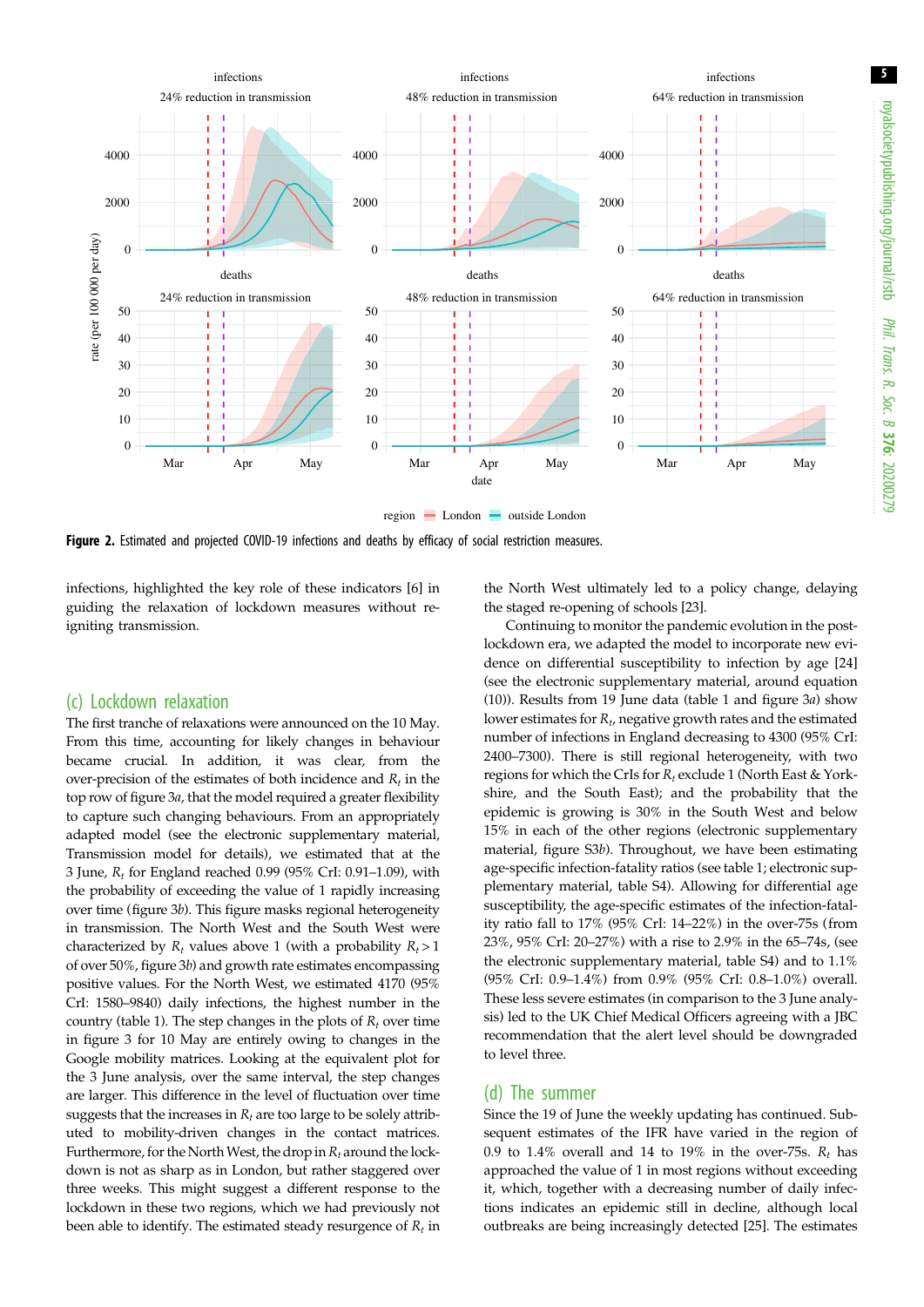#### <span id="page-5-0"></span>Table 1. Table of estimates (with 95% credible intervals attached) for key epidemic parameters and derived quantities.

| analysis  | region         | $R_t$        | $\mathbf{r}$     | infections     | <b>AR</b>      | <b>IFR</b> (overall) | IFR $(75+)$    |
|-----------|----------------|--------------|------------------|----------------|----------------|----------------------|----------------|
| date      |                |              |                  |                |                |                      |                |
| 10th May  | East           | 0.71         | -0.07            | 1130           | 10%            |                      |                |
|           |                | (0.68, 0.74) | $(-0.08, -0.06)$ | (758, 1660)    | $(8\%, 13\%)$  |                      |                |
|           | London         | 0.40         | $-0.18$          | 24             | 20%            |                      |                |
|           |                | (0.36, 0.43) | $(-0.20, -0.16)$ | (10, 53)       | $(16\%, 26\%)$ |                      |                |
|           | Mids           | 0.68         | $-0.08$          | 1490           | 11%            |                      |                |
|           |                | (0.65, 0.71) | $(-0.08, -0.07)$ | (1080, 2040)   | $(9\%, 15\%)$  |                      |                |
|           | NE&Y           | 0.80         | $-0.05$          | 4320           | 11%            |                      |                |
|           |                | (0.76, 0.83) | $(-0.05, -0.04)$ | (3230, 5650)   | $(8\%, 14\%)$  |                      |                |
|           | North West     | 0.73         | $-0.06$          | 2380           | 14%            |                      |                |
|           |                | (0.70, 0.76) | $(-0.07, -0.06)$ | (1750, 3160)   | $(11\%, 18\%)$ |                      |                |
|           | South East     | 0.71         | $-0.07$          | 1260           | 8%             |                      |                |
|           |                | (0.68, 0.74) | $(-0.08, -0.06)$ | (855, 1810)    | $(6\%, 11\%)$  |                      |                |
|           | South West     | 0.76         | $-0.06$          | 739            | 5%             |                      |                |
|           |                | (0.72, 0.80) | $(-0.07, -0.05)$ | (438, 1200)    | $(4\%, 6\%)$   |                      |                |
|           | <b>England</b> | 0.75         | $-0.06$          | 11400          | 12%            | 0.6%                 | 16%            |
|           |                | (0.72, 0.77) | $(-0.06, -0.05)$ | (9150, 14200)  | $(9\%, 15\%)$  | $(0.5\%, 0.8\%)$     | $(12\%, 21\%)$ |
| 3rd June  | East           | 0.94         | $-0.01$          | 1660           | 9%             |                      |                |
|           |                | (0.73, 1.14) | $(-0.06, 0.03)$  | (502, 4610)    | $(8\%, 10\%)$  |                      |                |
|           | London         | 0.95         | $-0.01$          | 1310           | 17%            |                      |                |
|           |                | (0.72, 1.20) | $(-0.07, 0.04)$  | (247, 4670)    | $(15\%, 19\%)$ |                      |                |
|           | Mids           | 0.90         | $-0.02$          | 2460           | 10%            |                      |                |
|           |                | (0.73, 1.07) | $(-0.07, 0.01)$  | (809, 6070)    | $(9\%, 11\%)$  |                      |                |
|           | NE&Y           | 0.89         | $-0.02$          | 2450           | 9%             |                      |                |
|           |                | (0.75, 1.04) | $(-0.07, 0.01)$  | (865, 5870)    | $(8\%, 11\%)$  |                      |                |
|           | North West     | 1.01         | 0.0              | 4170           | 12%            |                      |                |
|           |                | (0.83, 1.18) | $(-0.04, 0.04)$  | (1580, 9840)   | $(10\%, 14\%)$ |                      |                |
|           | South East     | 0.97         | $-0.01$          | 2420           | 7%             |                      |                |
|           |                | (0.78, 1.17) | $(-0.05, -0.03)$ | (782, 6040)    | $(6\%, 8\%)$   |                      |                |
|           | South West     | 1.00         | 0.0              | 778            | 4%             |                      |                |
|           |                | (0.77, 1.29) | $(-0.06, 0.06)$  | (162, 3080)    | $(3\%, 5\%)$   |                      |                |
|           | <b>England</b> | 0.99         | 0.0              | 16700          | 10%            | 0.9%                 | 23%            |
|           |                | (0.91, 1.09) | $(-0.02, 0.02)$  | (10700, 25300) | $(9\%, 11\%)$  | $(0.8\%, 1.0\%)$     | $(20\%, 27\%)$ |
| 19th June | East           | 0.80         | $-0.05$          | 292            | 7%             |                      |                |
|           |                | (0.60, 1.01) | $(-0.10, 0.00)$  | (60, 1050)     | $(6\%, 8\%)$   |                      |                |
|           | London         | 0.87         | $-0.03$          | 837            | 17%            |                      |                |
|           |                | (0.67, 1.12) | $(-0.08, 0.02)$  | (159, 3070)    | $(15\%, 18\%)$ |                      |                |
|           | Mids           | 0.82         | $-0.04$          | 709            | 8%             |                      |                |
|           |                | (0.64, 1.01) | $(-0.09, 0.00)$  | (189, 2040)    | $(7\%, 9\%)$   |                      |                |
|           | NE&Y           | 0.76         | $-0.05$          | 351            | 7%             |                      |                |
|           |                | (0.58, 0.95) | $(-0.11, -0.01)$ | (84, 1110)     | $(6\%, 8\%)$   |                      |                |
|           | North West     | 0.84         | $-0.04$          | 872            | 10%            |                      |                |
|           |                | (0.69, 1.02) | $(-0.08, 0.00)$  | (255, 2460)    | $(9\%, 11\%)$  |                      |                |
|           | South East     | 0.77         | $-0.05$          | 342            | 6%             |                      |                |
|           |                | (0.59, 0.96) | $(-0.10, -0.01)$ | (79, 1120)     | $(5\%, 6\%)$   |                      |                |
|           | South West     | 0.94         | $-0.01$          | 312            | 3%             |                      |                |
|           |                | (0.69, 1.21) | $(-0.07, 0.04)$  | (60, 1180)     | $(3\%, 4\%)$   |                      |                |
|           | <b>England</b> | 0.88         | $-0.03$          | 4260           | 8%             | 1.1%                 | 17%            |
|           |                | (0.79, 1.01) | $(-0.05, 0.00)$  | (2370, 7290)   | $(8\%, 9\%)$   | $(0.9\%, 1.4\%)$     | $(14\%, 22\%)$ |

6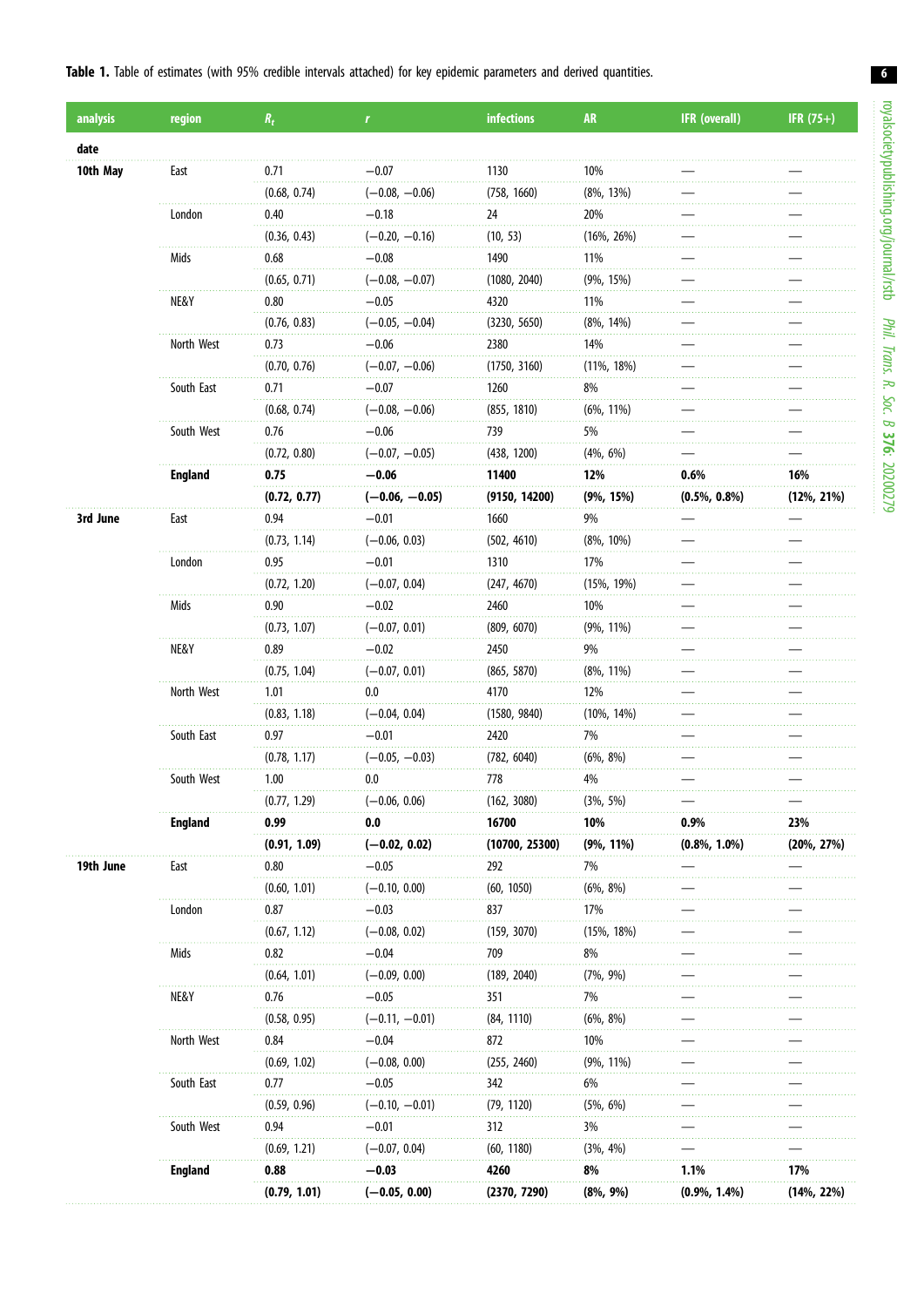7

presented here are consistent with the SPI-M consensus on the values of  $R_t$  both nationally and regionally [[26\]](#page-8-0). Incidence estimates can be contrasted with estimates from community cross-sectional studies. In a report of the 9 July, the Office for National Statistics (ONS) estimates 1700 (range 700–3700) new daily infections over the two weeks leading up to 4 July [\[27](#page-8-0)], while the COVID Symptom Study app developed by ZOE Global Ltd [\[28](#page-8-0)] reports an average 1470 infections per day over a similar period. In our work, incidence ranges from a central estimate of 4200 daily infections down to 3500 over the period. These are not incongruous to the ZOE app estimates, which only refer to symptomatic infection and require some scaling to derive an estimate for total infections. The ONS estimate is likely to be an underestimate as the survey does not include individuals in institutionalized settings, e.g. care homes, where incidence may be far higher than in the community. The degree to which this is an underestimate, however, is unclear.

The ONS also reports [\[29](#page-8-0)] that 6.3% (95% CrI: 4.7–8.1%) of individuals showed the presence of antibodies to the COVID-19 in blood sera samples (as of 19 June), a little lower than the 8% estimated attack rate for England. This discrepancy may well be owing to the timing of the samples, due to the waning of the antibody response over time. Estimates of attack rates [\(table 1\)](#page-5-0) show that our belief on the proportion of the population that has been infected is being revised downwards at each sequential analysis. This, together with the emerging evidence of waning immunity [\[30\]](#page-8-0), paint a muddied picture in terms of the potential for a population-level resurgence in infection.

On the 4 July, there was a significant step change in the gradual relaxation of pandemic mitigation measures as leisure facilities, tourist attractions, pubs and cafes all became accessible to the public once again [\[31\]](#page-8-0). The impact of this has been progressively observed throughout the summer via increasing episodes of localized outbreaks, with the public health emphasis moving from national and regional monitoring to the identification of local hot-spots and the imposition of local measures.

The estimated  $R_t$  have oscillated around 1 in a number of regions, although they become progressively more uncertain as the number of deaths have continued to decrease. The incidence of new infections has also slowly decreased from around 4000 new infections per day at the beginning of July (see the electronic supplementary material, figure S3). By the end of August, infection levels are relatively low at 2400 (95% CrI: 1300–4500) total daily infections, consistent with the ZOE app and ONS estimates of 1980 and 2200 (95% CrI: 1100– 3800), respectively; and 8% (95% CrI: 7–13%) of the population had been infected in England, 16% (95% CrI: 13–24%) in London and 10% (95% CrI: 8–15%) in the North West.

In the first two weeks of September, following patterns already observed in other European countries, signs of resurgence are accumulating: an increasing number of regions are reporting multiple localized outbreaks; incidence estimates from ONS and the ZOE app have risen to 3200 and 3800 new daily infections, respectively; and results from ONS and REACT [\(https://www.imperial.ac.uk/medicine/research](https://www.imperial.ac.uk/medicine/research-and-impact/groups/react-study/)[and-impact/groups/react-study/\)](https://www.imperial.ac.uk/medicine/research-and-impact/groups/react-study/) studies show increased COVID-19 prevalence.

#### (e) Final considerations

Tracking the pandemic throughout its first wave has been an incredibly interesting and challenging experience. The pace of the updates required by SPI-M as data accumulated has been fast. We have learned to interpret newly emerging information swiftly, to adapt the model's structure rapidly and to tailor the fitting algorithm promptly. We have developed a monitoring tool and progressively adapted it to deal with emerging challenges. Inevitably, the rate at which results had to be provided demanded compromises. We have not been able yet, for instance, to understand and incorporate data on hospitalizations, nor account properly for waning antibody responses, limiting the use of the NHSBT data. Also, the running times of the naive MCMC algorithm we used in the fitting of the model is  $O(K^2)$ , and, as data continue to accumulate, our ability to produce results in a timely manner is going to be reduced.

As the pandemic progresses, short-term and longer-term model developments will be required. We can anticipate the need to specify different susceptibilities to infection, time-varying IFRs, seasonality in transmission and mortality, and, eventually, vaccine efficacy. These will all be required in the model at some stage, with possible heterogeneity across age-groups and regions. When to adapt the model to increase the complexity with which we handle each of these aspects will be a key modelling question, particularly if it involves a trade-off with model running times. Beyond this pandemic, methods for automatically handling the increasing complexities as data accumulate should be developed to ease the burden of real-time in-pandemic model development. This should motivate work for years to come.

#### 4. In context

As hinted at in the various parts of the paper, this work has contributed, and is still contributing, to the SPI-M consensus on the evolution of the pandemic. Initially, we provided evidence of the likely effect of social restrictions on infections, deaths and hospitalizations, showing that a reduction in COVID-19 burden could only be achieved through the implementation of extreme measures ([https://www.gov.uk/government/publications/phe-real](https://www.gov.uk/government/publications/phe-real-time-model-initial-results-1-march-2020)[time-model-initial-results-1-march-2020\)](https://www.gov.uk/government/publications/phe-real-time-model-initial-results-1-march-2020). We then regularly produced updates of the current state of the pandemic as summarized by estimates of R values, infection growth rates (and doubling times) as well as infection incidence and prevalence, for England and the English NHS regions. The model has also been (and is being) used to derive medium term predictions (six weeks) of the number of deaths, again both nationally and by English regions. Our estimates of the IFR have been employed to produce worse case scenarios for mortality [[32\]](#page-8-0); and, less public, but equally important, our regular outputs have been used extensively across PHE and JBC, also informing PHE regional resource planning and the scheduling of paediatric elective surgeries. Finally, our regular publications [https://www.mrc-bsu.cam.ac.uk/tackling-covid-19/now](https://www.mrc-bsu.cam.ac.uk/tackling-covid-19/nowcasting-and-forecasting-of-covid-19/)[casting-and-fore casting-of-covid-19/](https://www.mrc-bsu.cam.ac.uk/tackling-covid-19/nowcasting-and-forecasting-of-covid-19/) have attracted significant media interest. We were, controversially, the first to highlight the regional heterogeneity in transmission, leading to local changes (e.g. [https://www.theguardian.com/edu](https://www.theguardian.com/education/2020/jun/06/all)[cation/2020/jun/06/all](https://www.theguardian.com/education/2020/jun/06/all)) in policy.

We started producing regular modelling outputs, albeit from a very simple model, at the end of March 2020. However, we were only able to make our work publicly available on MedRxiv ([https://www.medrxiv.org/content/10.1101/2020.](https://www.medrxiv.org/content/10.1101/2020.08.24.20180737v1) [08.24.20180737v1](https://www.medrxiv.org/content/10.1101/2020.08.24.20180737v1)) in the summer. Like with other groups,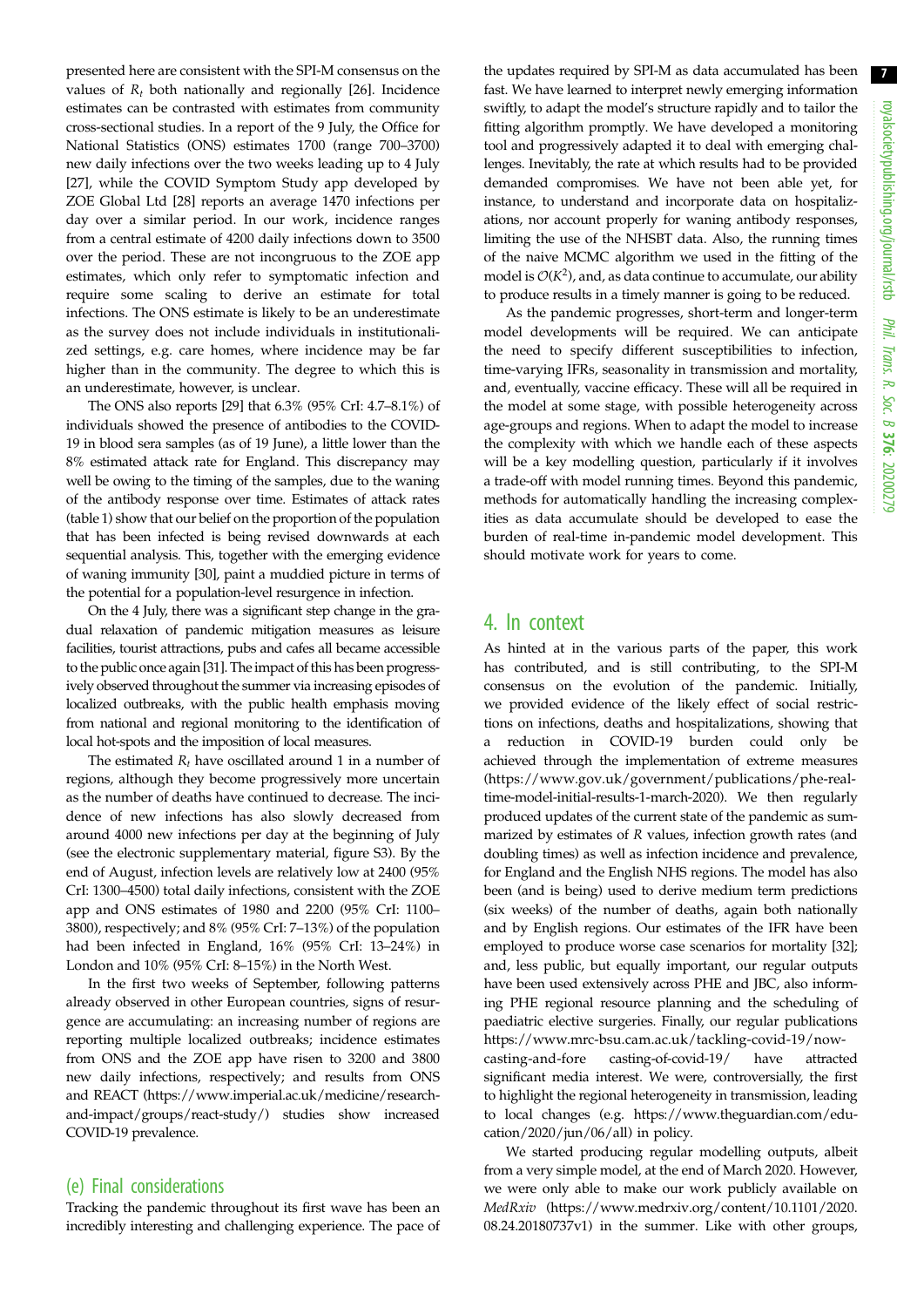<span id="page-7-0"></span>

Figure 3. (a) Sequentially obtained estimates infection trajectories;  $R_t$ ; and three-week forecast of the number of deaths by date of analysis (rows). (b) Probability that  $R_t$  exceeds 1 as of 3 June, by region. See the electronic supplementary material, figure S3 for 10 May and 19 June. In both plots, vertical blue lines indicate the timings of significant policy changes, vertical red lines indicate the time of analysis.

the pressure to provide results at pace to inform the governmental response, while allowing adaptation of the model to account for accumulating data and the imposition of pandemic interventions, did not leave much time to the production of academic outputs.

We can now incorporate data on prevalence from the ONS Infection Survey; we have allowed for changes in IFR, following recent publications ([https://arxiv.org/ftp/arxiv/](https://arxiv.org/ftp/arxiv/papers/2103/2103.04867.pdf) [papers/2103/2103.04867.pdf](https://arxiv.org/ftp/arxiv/papers/2103/2103.04867.pdf) ); and introduced vaccination. All of these have required a number of model developments. We look forward to publishing our methods and results for the second wave and beyond.

Data accessibility. Mobility data and time use data are freely available. The death data used are daily totals aggregated to the seven NHS Regions and age-groups of broad width. These data are available upon the signing of a data-sharing agreement with Public Health England (contact [wncov.modelling@phe.gov.uk](mailto:wncov.modelling@phe.gov.uk)).